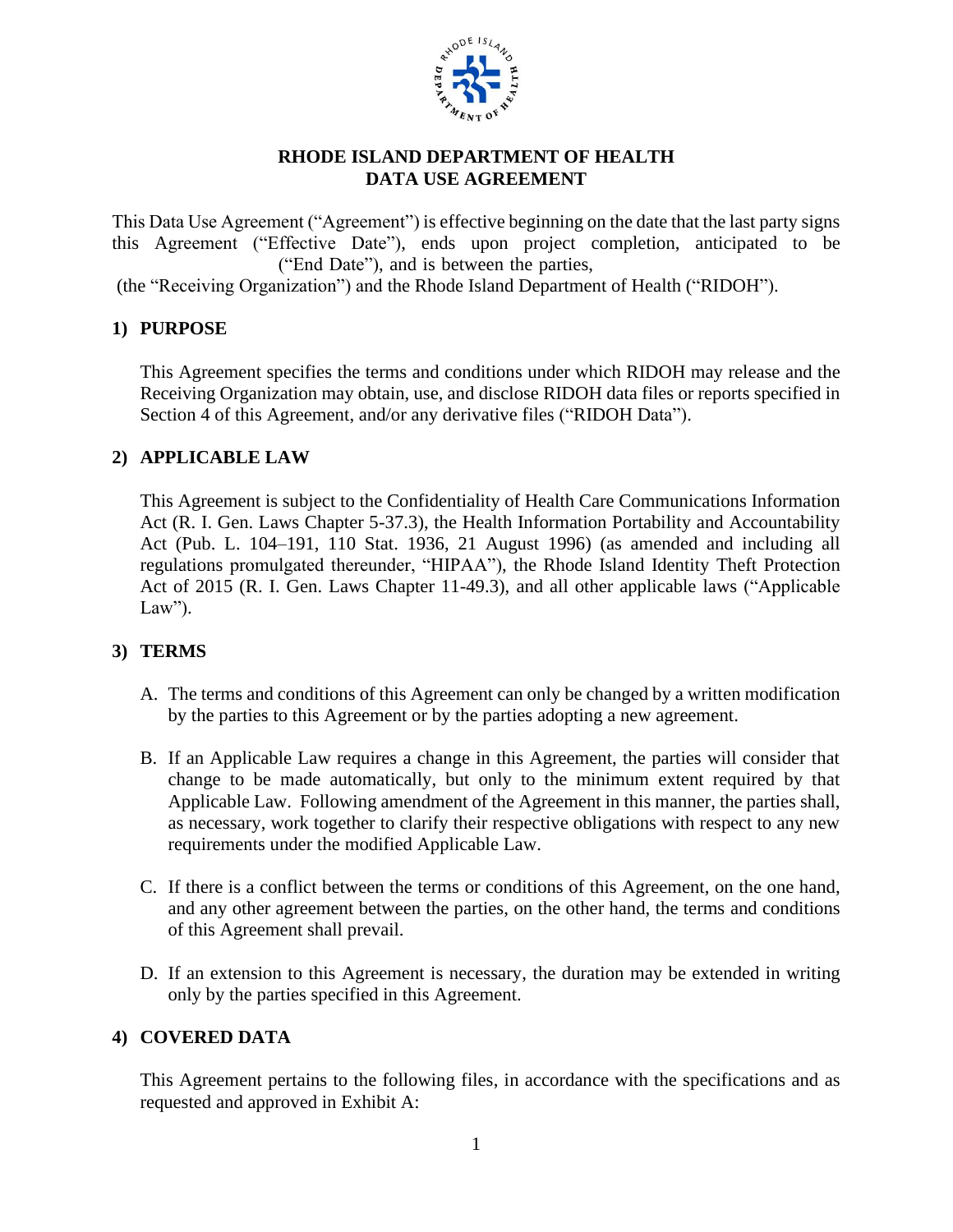

| <b>Type of File</b> | <b>Time Period</b> |
|---------------------|--------------------|
|                     |                    |
|                     |                    |
|                     |                    |
|                     |                    |

## **5) ATTACHMENTS**

The parties mutually agree that the following specified Exhibits are part of this Agreement:

- A. Exhibit A: RIDOH Data
- B. Exhibit B: RIDOH Data Display and Reporting Policy
- C. Exhibit C: Certificate of Data Destruction or Retention

#### **6) OWNERSHIP OF INFORMATION**

The Receiving Organization agrees that RIDOH owns and retains ownership of all RIDOH Data released to the Receiving Organization under this Agreement. The Receiving Organization will not disclose, release, reveal, show, sell, rent, lease, loan, submit, present, or otherwise grant access to the RIDOH Data unless specifically approved in Exhibit A.

#### **7) RIDOH DATA USE**

- A. The Receiving Organization will use RIDOH Data only for the purposes identified in Exhibit A.
- B. The Receiving Organization will ensure that access to RIDOH Data is provided only to the authorized individuals listed in Exhibit A, including employees, agents, and/or approved subcontractors.
- C. The Receiving Organization and its authorized individuals will not attempt to identify individuals in the RIDOH Data in any way.
- D. The Receiving Organization will not link RIDOH Data to any other data sources other than those approved in Exhibit A and for the purposes approved in Exhibit A.
- E. The Receiving Organization will cite any and all applicable exceptions or designations that support disclosure of RIDOH Data to it, if necessary, including but not limited to permitted disclosures under HIPAA, in Exhibit A.

### **8) RIDOH DATA DISCLOSURE**

The Receiving Organization will strictly adhere to the provisions of Exhibit B: RIDOH Data Display and Reporting Policy in all reports, analyses, displays, products and other data uses ("Outputs") to prevent identification of individuals.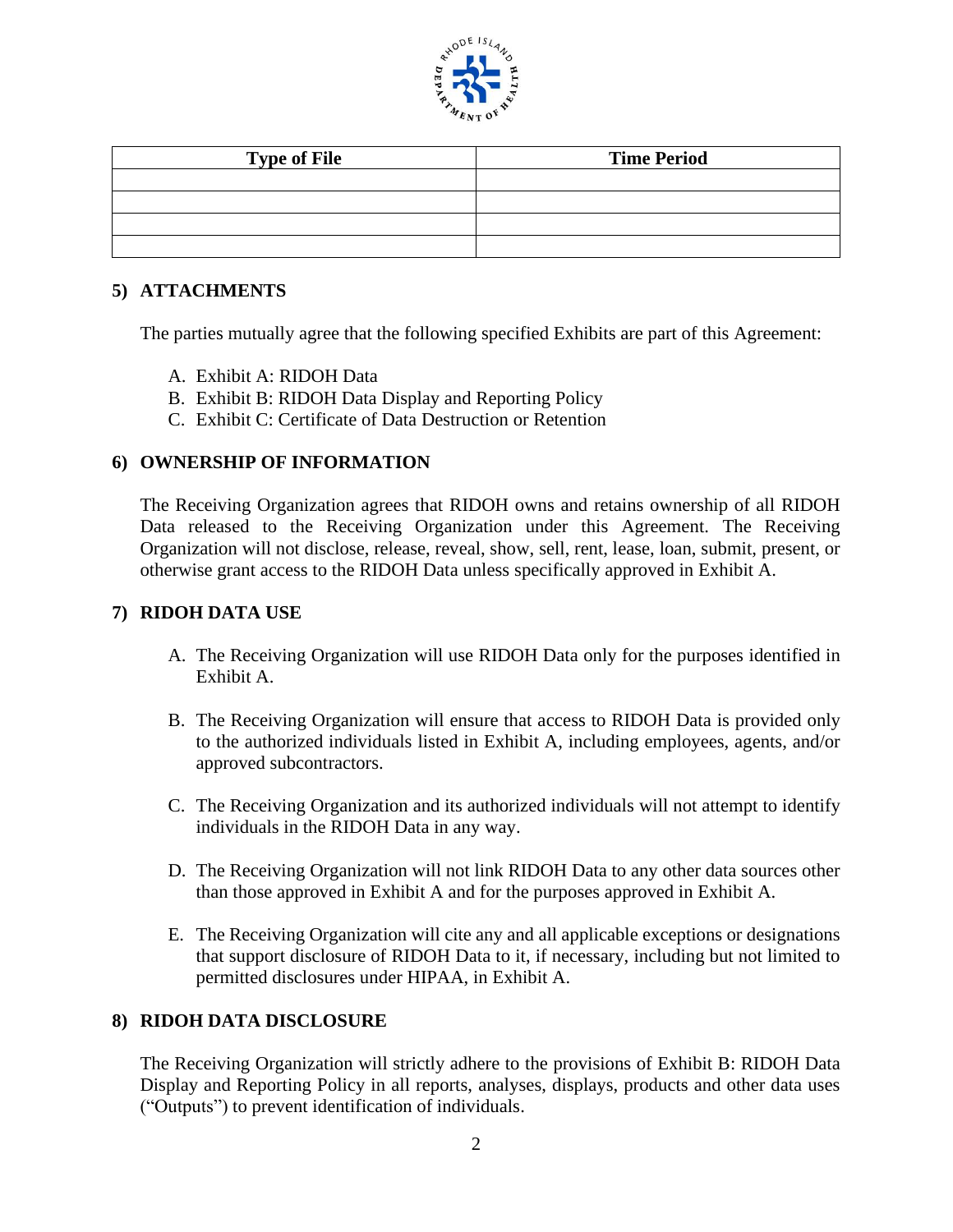

## **9) PRE-DISSEMINATION REVIEW OF ALL OUTPUTS**

- A. The Receiving Organization shall submit all Outputs to RIDOH at least 30 days prior to any information being disseminated by the Receiving Organization beyond itself and its authorized users. Dissemination includes, but is not limited to: submitting such Outputs to journals, publications, peer review processes, federal or state agencies, presentations, or other public forums.
- B. RIDOH will make every reasonable effort to review the Outputs before the expiration of the 30-day period referred to above, to confirm that the Receiving Organization has met all terms and conditions of this Agreement. RIDOH and the Receiving Organization agree that the Receiving Organization will not disseminate any Output unless it has been reviewed by RIDOH. If RIDOH cannot reasonably review the Outputs before the expiration of the 30-day period, RIDOH will (a) alert the Receiving Organization of this fact, by e-mail, no fewer than five days prior to the expiration of the 30-day period and (b) make a good faith effort to review such Outputs as soon as is practicable.
- C. RIDOH will not review Outputs for the purposes of validating study results or for data quality/integrity purposes.
- D. Every Output shall contain the following disclaimer:
- E. "Data for this [report][analysis][product] was obtained through a request to the Center for Vital Records, Rhode Island Department of Health (RIDOH). RIDOH is not responsible for the author's analysis, opinions and conclusions contained in this document."
- F. RIDOH reserves the right to disseminate Outputs for its own purposes and in its own discretion.

#### **10) SAFEGUARDS**

The Receiving Organization will not undertake any unsecured telecommunication or transfer of RIDOH Data. The Receiving Organization agrees that RIDOH Data may not be physically moved, transmitted or disclosed in any way other than the way(s) indicated in Exhibit A, without written approval from RIDOH unless such movement, transmission or disclosure is required by law.

#### **11) SUBCONTRACTORS**

If subcontractors are utilized, the Receiving Organization agrees to enter into a written contract with each agent and subcontractor receiving or accessing RIDOH Data, binding the subcontractor to the terms and conditions of this Agreement.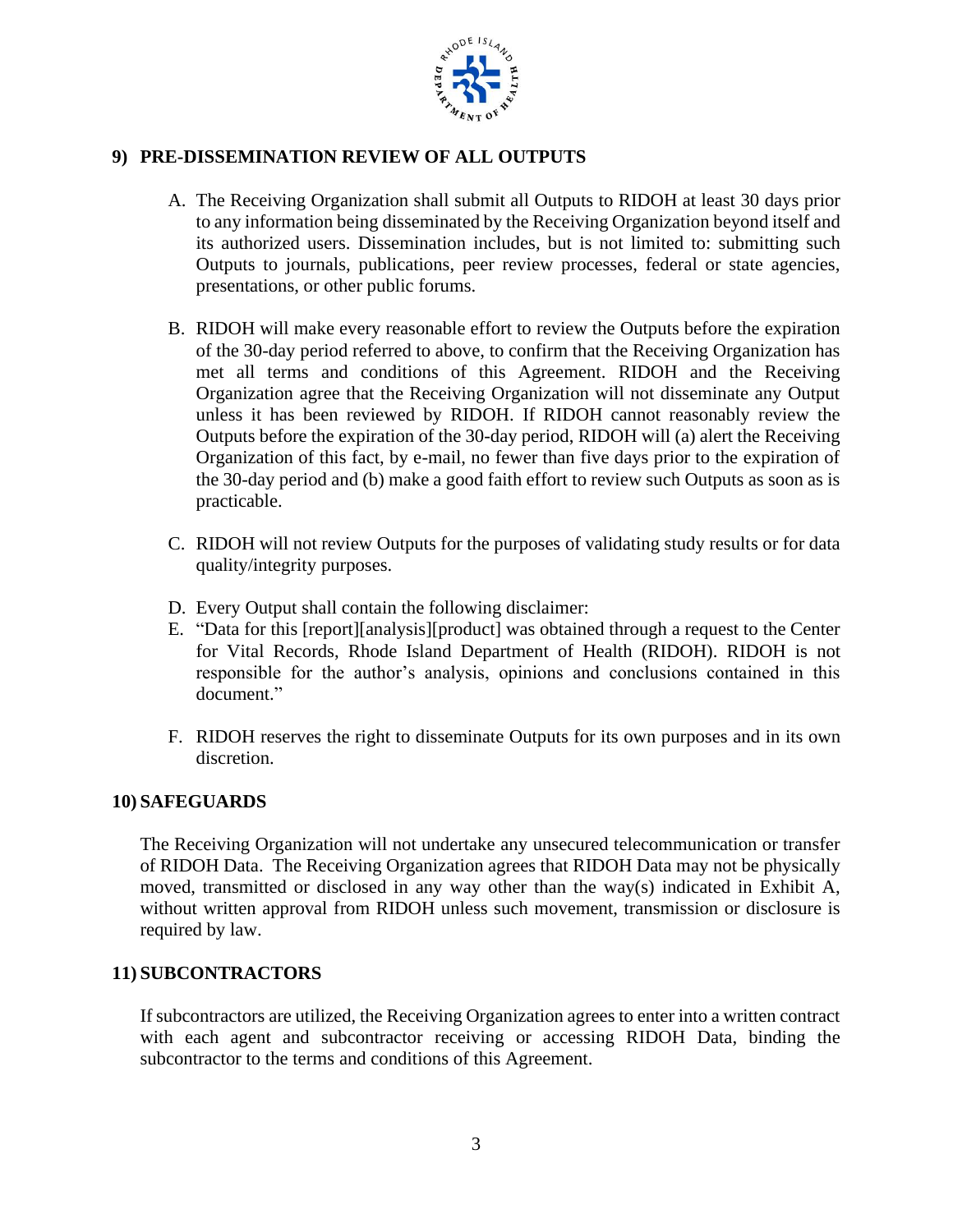

## **12) REPORTING/MITIGATING UNAUTHORIZED USES OR DISCLOSURES OF DATA**

- A. The Receiving Organization agrees to report any unauthorized use, reuse or disclosure of RIDOH Data to RIDOH within 48 hours of becoming aware of the incident. The report will include the date of the incident; any harmful effects that may or have been caused by the unauthorized use or disclosure; details about the most likely causes of the incident and how it occurred; and a description of the RIDOH Data accessed, used, or disclosed.
- B. If RIDOH has reasonable belief that the Receiving Organization has made use, reuse or disclosure of the RIDOH Data, RIDOH may, at its sole discretion, require the Receiving Organization to:
	- i. Investigate and report to RIDOH the Receiving Organization's determinations regarding any alleged or actual unauthorized use or disclosure;
	- ii. Promptly resolve any issues or problems identified by the investigation;
	- iii. Submit a corrective action plan outlining the steps that the Receiving Organization will take to prevent future unauthorized use or disclosure;
	- iv. Return or destroy the RIDOH Data received from RIDOH under this Agreement.
- C. The Receiving Organization will preserve evidence relating to each incident, including log report data to be shared with RIDOH within fourteen (14) calendar days of request. The Receiving Organization agrees to cooperate with RIDOH, and other related State and Federal agencies in any investigation into an unauthorized use, reuse or disclosure.
- D. RIDOH will send written notification to the Receiving Organization about the start and end dates of the cure period and documentation to prove the remedy has been implemented. Thereafter, RIDOH may accept this proof or terminate the agreement.
- E. The Receiving Organization will disclose each incident in future applications for RIDOH Data. RIDOH will consider past incidents involving unauthorized use, reuse or disclosure of RIDOH Data in its review of future requests from the Receiving Organization. Prior incidents may impact the Receiving Organization's ability to access RIDOH Data in the future.

### **13) TERMINATION**

- A. If RIDOH determines that the Receiving Organization has violated a material term of this Agreement, RIDOH may terminate this Agreement immediately via written notification. Upon request, RIDOH may grant the Receiving Organization a period of up to thirty (30) calendar days to cure the violation.
- B. Upon termination, the Receiving Organization will return or destroy all RIDOH Data and will not retain, nor allow any of its agents or subcontractors to retain, any RIDOH Data received under this Agreement. The Receiving Organization's duty to destroy RIDOH Data includes, but is not limited to, the obligations to destroy all copies of RIDOH Data including electronic backup medium, and to destroy all RIDOH Data in accordance with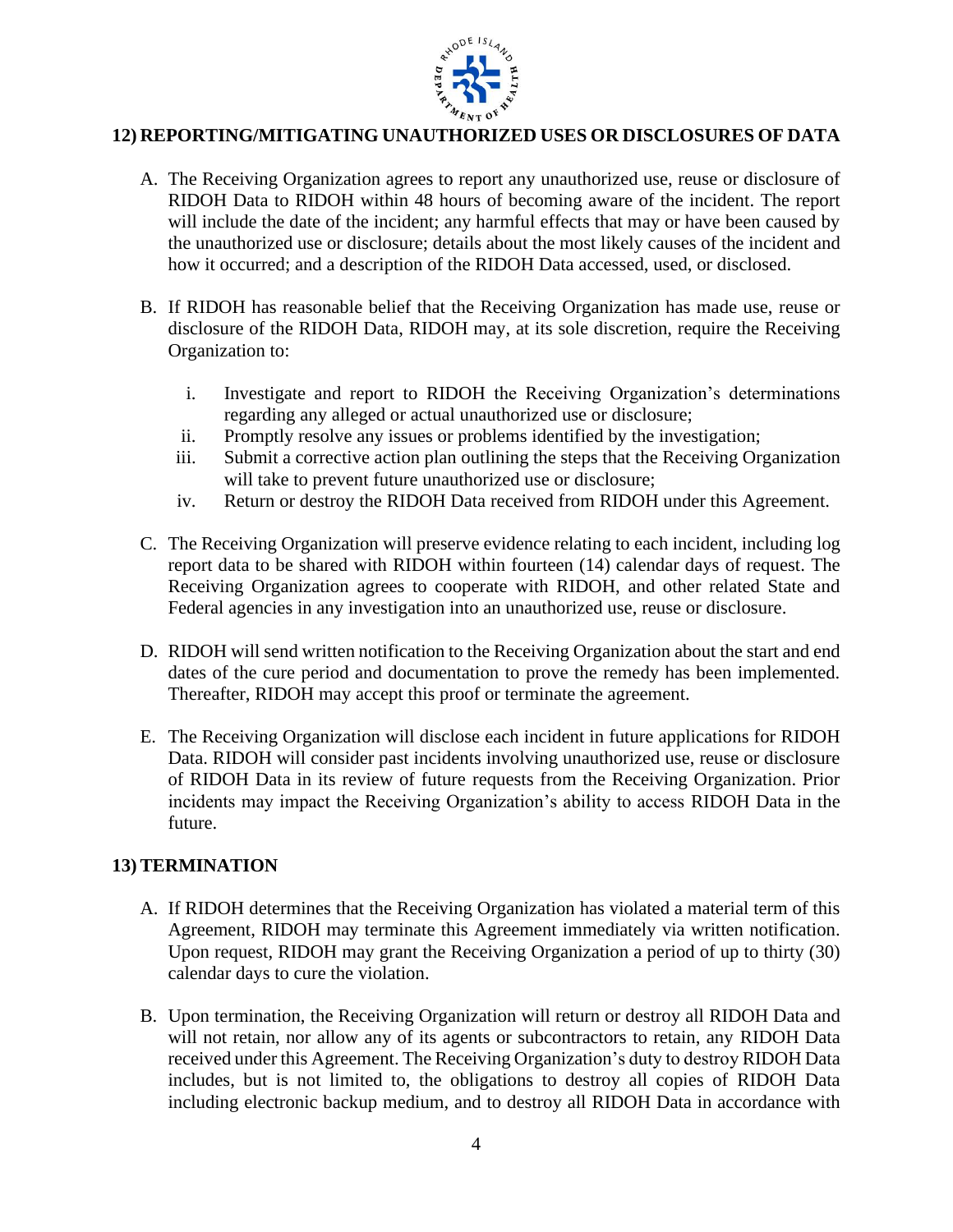

the methods established by the U.S. Department of Health and Human Services (HHS) Guidance to Render Unsecured Protected Health Information Unusable, Unreadable, or Indecipherable to Unauthorized Individuals. The Receiving Organization will confirm destruction in writing to RIDOH via Exhibit C: Certificate of Data Destruction or Retention.

C. The following Sections survive expiration or termination of this Agreement: 2, 3, 6, 7, 8, 10, 11, 12, 13, and 15.

## **14) GOVERNMENT ACCESS**

The Receiving Organization will provide requested records to the Director of RIDOH. Neither the Receiving Organization nor RIDOH waives any attorney-client, accountant-client, or other legal privilege or confidentiality because of this Agreement.

### **15)INDEMNIFICATION**

The Receiving Organization agrees to indemnify, hold harmless and defend RIDOH, Rhode Island and its affiliates, from and against any and every claim, cause of action, obligation, liability, judgment, damage, loss, cost, expense, and fee (including without limitation reasonable attorneys' and court fees) arising out of or relating to the Receiving Organization's breach of this Agreement, willful negligence, or failure to perform its obligations under this Agreement. If RIDOH, in its sole discretion, determines that the risk of harm created by such a breach or alleged breach of RIDOH Data requires notification of affected individuals and/or other remedies, the Receiving Organization agrees to carry out such remedies under the direction of and without cost to RIDOH.

#### **16) CORRESPONDENCE**

Each party will send any reports or notices required under this Agreement to the other party via email or first-class mail according to the contact information listed below.

| <b>Receiving Organization Contact</b> | <b>RIDOH Contact</b>                   |
|---------------------------------------|----------------------------------------|
| Name:                                 |                                        |
| <b>Title:</b>                         |                                        |
| <b>Address:</b>                       | 3 Capitol Hill<br>Providence, RI 02908 |
| <b>Phone:</b>                         | Phone:                                 |
| Email:                                | Email:                                 |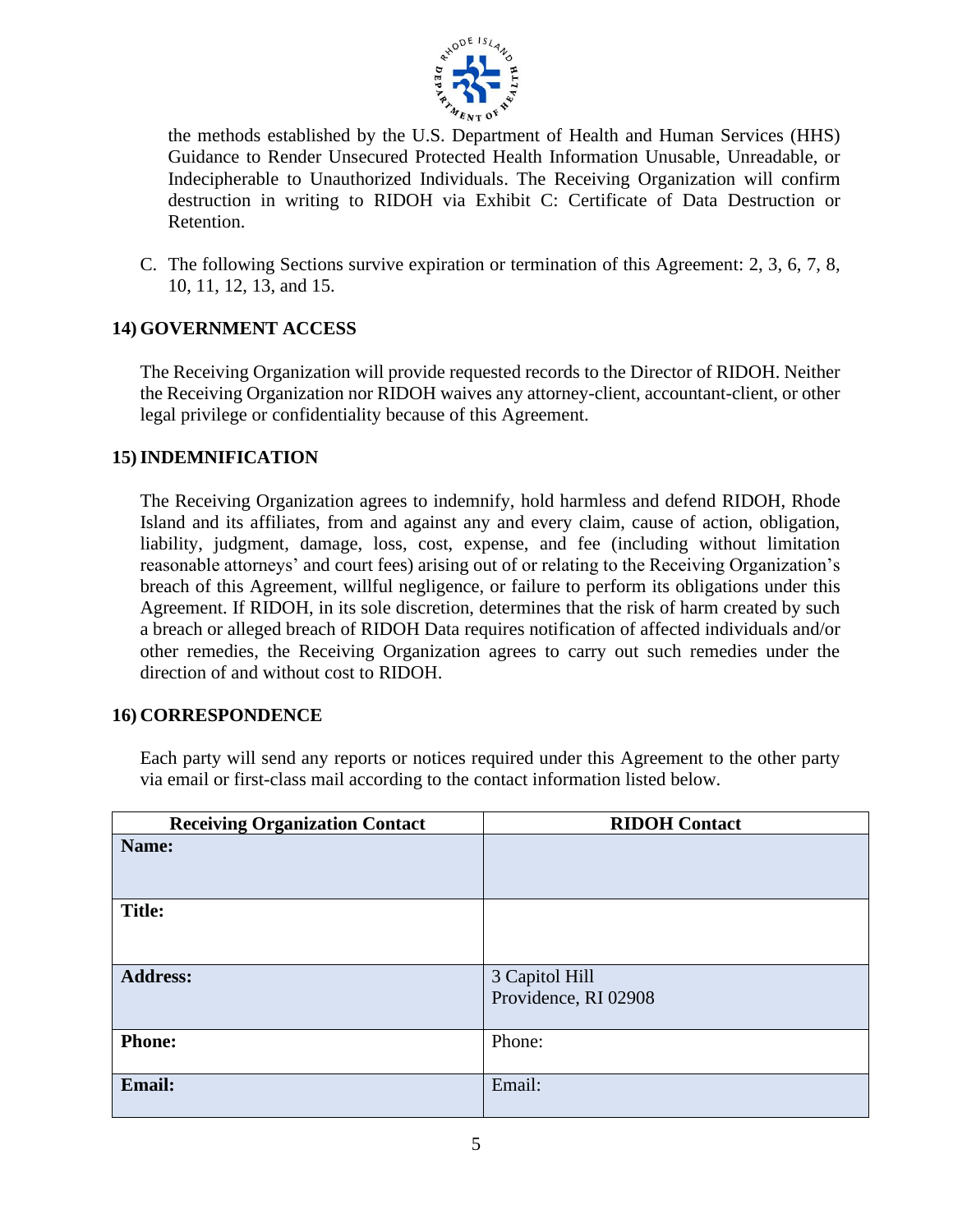

## **17) AUTHORITY**

Each signatory agrees by signing below that it has authority to sign this Agreement on behalf of the party the signatory represents. Each entity agrees to be bound by the terms and conditions of this Agreement.

## **Authorized Signatory**

**Name:**

**Title:**

**Signature:**

**Phone:** 

**Email:** 

# **Rhode Island Department of Health**

**\_\_\_\_\_\_\_\_\_\_\_\_\_\_\_\_\_\_\_\_\_\_\_\_\_\_\_\_\_\_\_\_\_\_\_\_\_\_\_\_\_\_\_\_\_\_\_\_\_\_\_\_\_\_\_\_\_\_\_\_\_\_\_\_\_\_\_\_\_\_\_\_\_\_\_\_\_**

**Authorized Signatory**

**Name:**

**Title:**

**Signature:**

**Phone:** 

**Email:** 

**\_\_\_\_\_\_\_\_\_\_\_\_\_\_\_\_\_\_\_\_\_\_\_\_\_\_\_\_\_\_\_\_\_\_\_\_\_\_\_\_\_\_\_\_\_\_\_\_\_\_\_\_\_\_\_\_\_\_\_\_\_\_\_\_\_\_\_\_\_\_\_\_\_\_\_\_\_**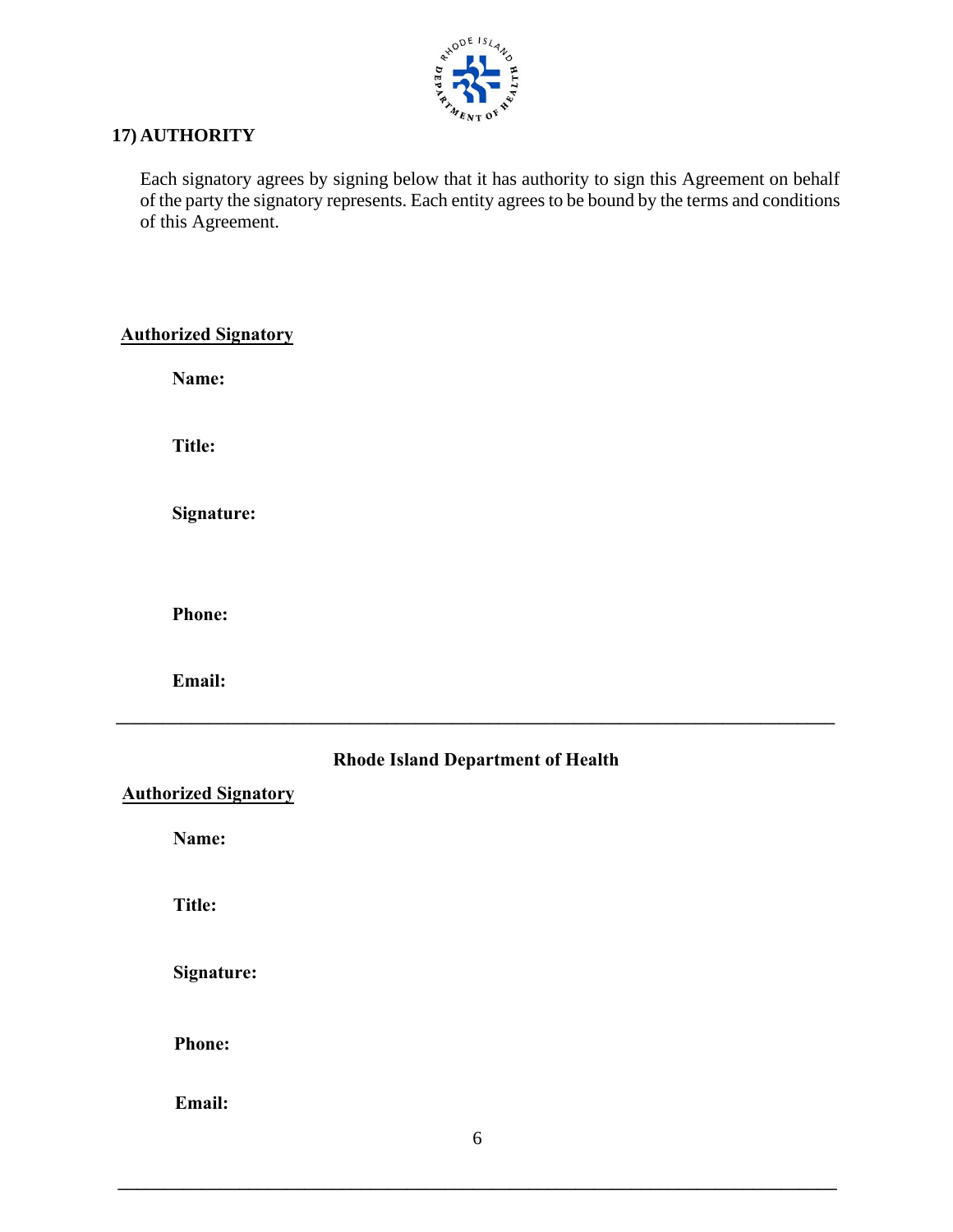

# **EXHIBIT A – RIDOH Data**

Clearly state the general purpose of your study. (What will the study accomplish?)

Provide a broad overview of how the data you are requesting will be used to achieve the purpose of this study. Please include a description of both the study population and any control groups that are utilized.

Will the requested data be linked with individual-level records in other database/ datasets?

If yes, please describe how to linkage will be accomplished, including who will be performing the linkage and what data fields will be used to link to other databases.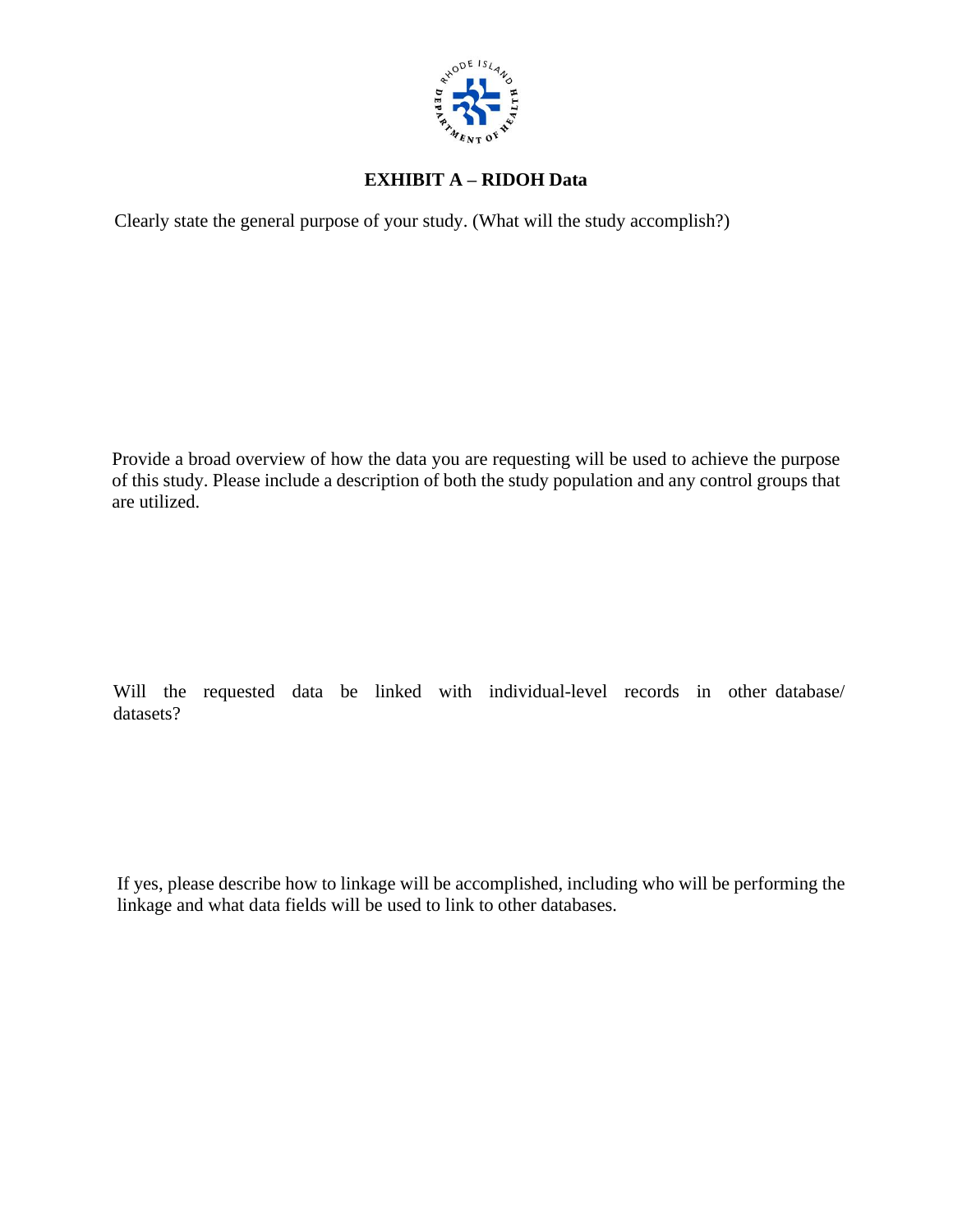

Will the data be used to contact subjects? If yes, please explain.

Who will have access to the data? (Name and Title)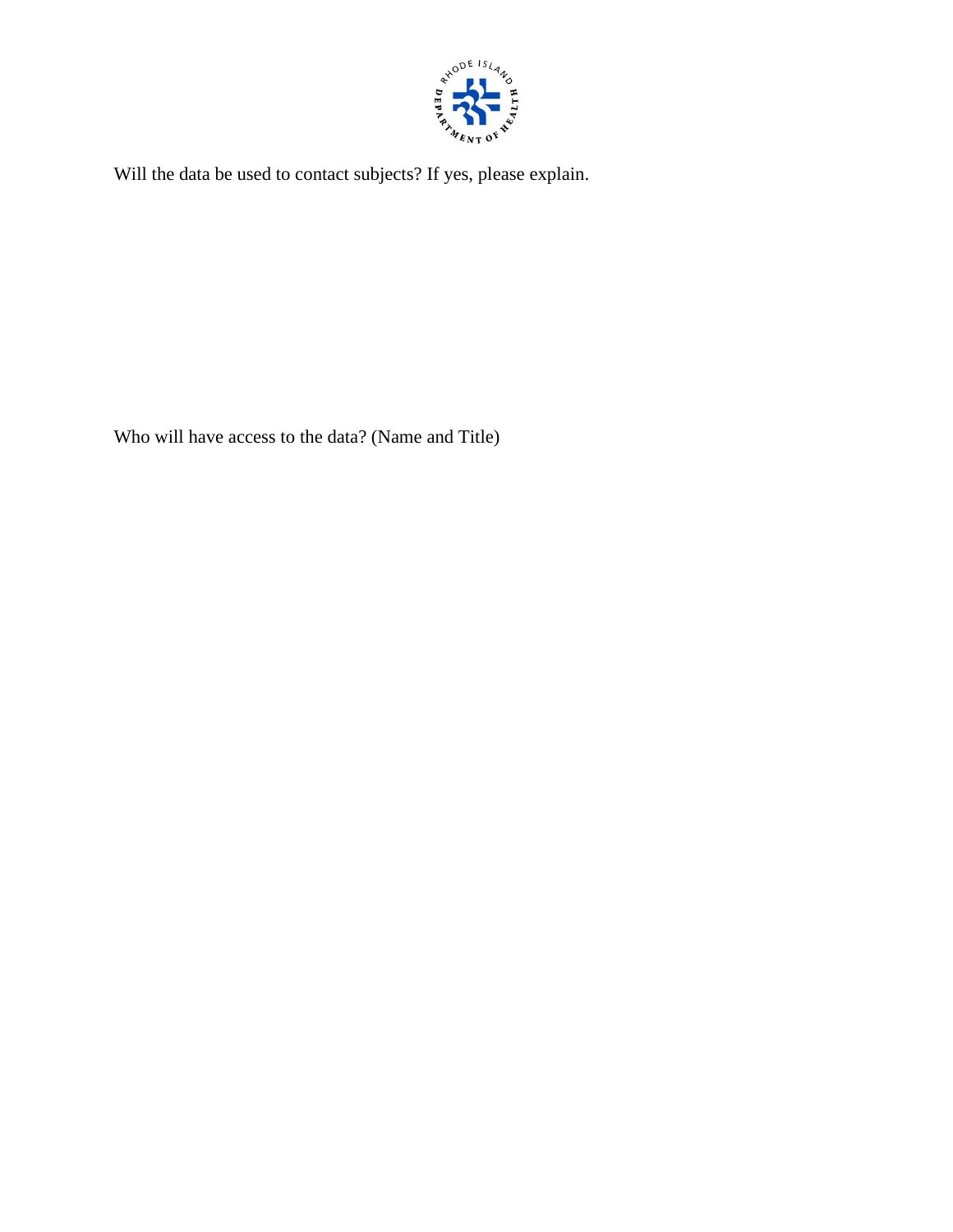

# *For Vital Records Requests***:**

| <b>REQUESTED DATA ELEMENTS</b>                                                                                                                                                                                      |                                       |               |             |               |  |
|---------------------------------------------------------------------------------------------------------------------------------------------------------------------------------------------------------------------|---------------------------------------|---------------|-------------|---------------|--|
| <b>Vital Record Type:</b>                                                                                                                                                                                           | <b>Marriages</b>                      | <b>Deaths</b> |             | <b>Births</b> |  |
| Social Security Numbers are fully restricted by Rhode Island State Statute and are not available<br>for any request.<br>Any request for confidential data will be directed to the Institutional Review Board (IRB). |                                       |               |             |               |  |
| Year $(s)$ :                                                                                                                                                                                                        |                                       |               |             |               |  |
| <b>Requested data</b><br>fields/variables:                                                                                                                                                                          |                                       |               |             |               |  |
| e.g., decedent's name, town of<br>residence, low birthweight,<br>race, etc. Data dictionaries are<br><i>available upon request.</i>                                                                                 |                                       |               |             |               |  |
| <b>Requested Data Format:</b>                                                                                                                                                                                       | <b>Excel</b>                          | <b>CSV</b>    | Other:      |               |  |
| <b>Requested Delivery Method:</b>                                                                                                                                                                                   | Large Files: FileZilla                |               | Globalscape | <b>SFTP</b>   |  |
|                                                                                                                                                                                                                     | Networked Secure Folder (RIDOH Only)  |               |             | Other:        |  |
| Other information necessary<br>to complete this request:                                                                                                                                                            |                                       |               |             |               |  |
| deadline<br><b>Requested</b><br>for<br>receipt of data: Please give<br>date and reason.                                                                                                                             |                                       |               |             |               |  |
|                                                                                                                                                                                                                     | Please allow 4 weeks turnaround time. |               |             |               |  |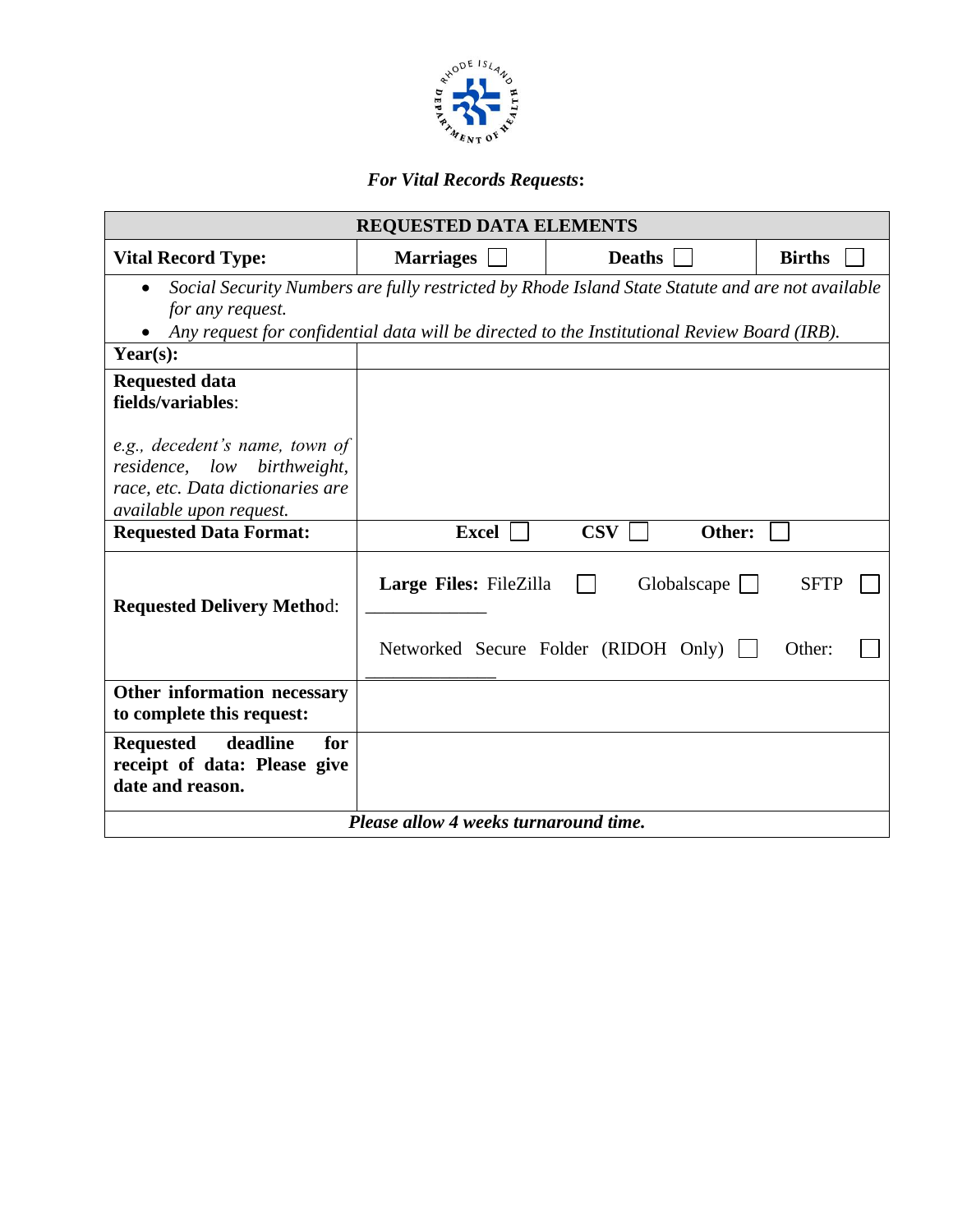

# **EXHIBIT B – RIDOH Data Display and Reporting Policy**

All Outputs must adhere to the CMS cell size suppression policy, as stated in the CMS Identifiable Data Use Agreement, Section 9, available at [https://www.cms.gov/Medicare/CMS-Forms/CMS-](https://www.cms.gov/Medicare/CMS-Forms/CMS-Forms/Downloads/CMS-R-0235.pdf)[Forms/Downloads/CMS-R-0235.pdf.](https://www.cms.gov/Medicare/CMS-Forms/CMS-Forms/Downloads/CMS-R-0235.pdf) This policy stipulates: "that no cell (e.g., admittances, discharges, patients, services) 10 or less may be displayed. Also, no use of percentages or other mathematical formulas may be used if they result in the display of a cell 10 or less."

Outputs must use complementary cell suppression techniques to ensure that cells with 10 or fewer observations cannot be identified by manipulating data in the Output.

Member-level records may not be disseminated or published in any form.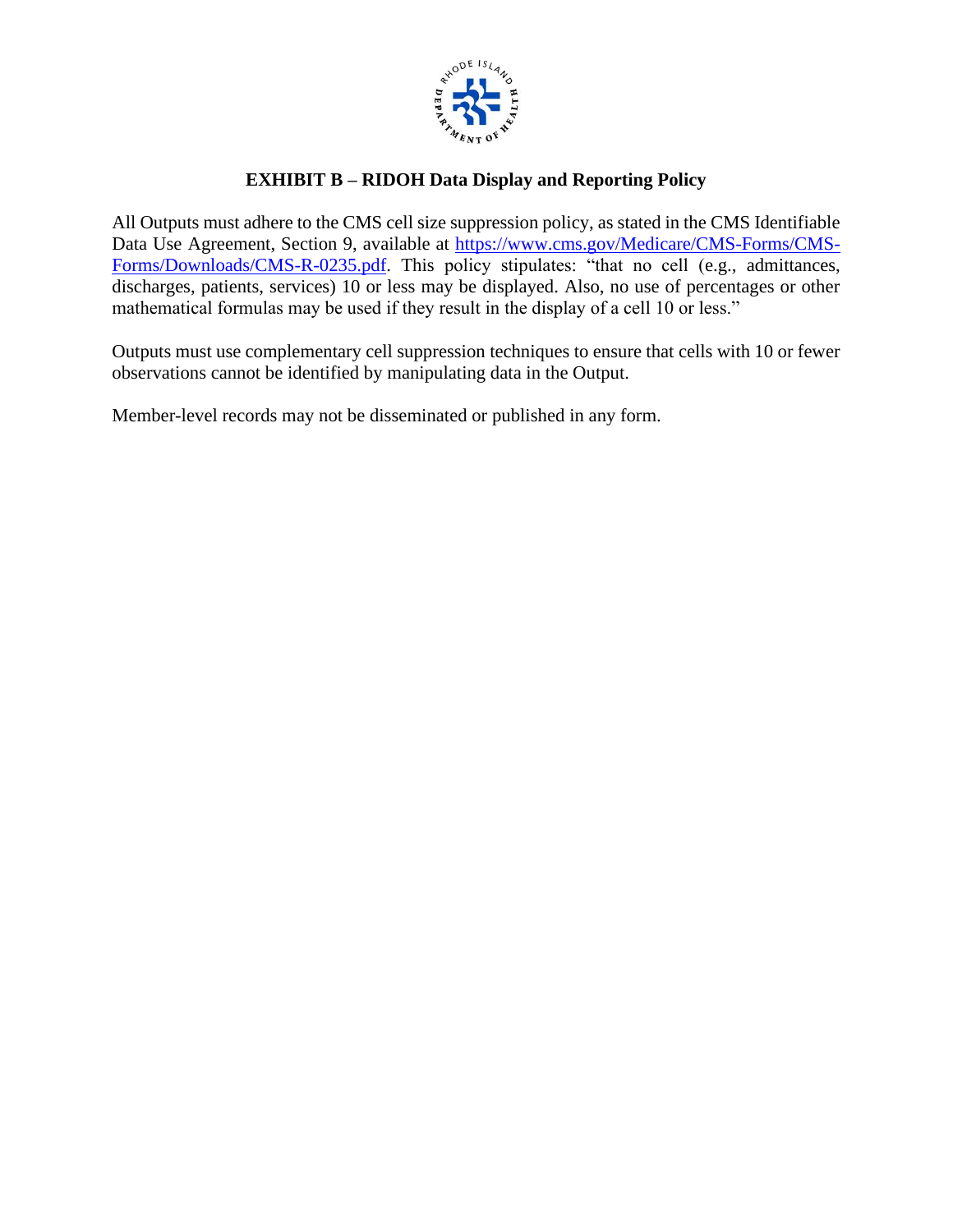

# **EXHIBIT C – Certificate of Data Destruction or Retention**

Receiving Organization Name:

Date:

Instructions: This Certificate must be completed and returned to RIDOH within 30 days of the End Date specified in the Agreement.

Section 1: Completed by Receiving Organization

Please check the appropriate box below:

 $\Box$  I certify that the Receiving Organization has destroyed all RIDOH Data received from RIDOH under the DUA listed above, including copies, subsets, and manipulated files, held by all individuals who had access to,  $B$ OR issee above, meraling copies, subsets, and mampulated rifes, neta by an individually who had according and from all electronic media, in accordance with the terms and conditions of the DUA.

 $S_{\rm eff}$  ,  $S_{\rm eff}$  and  $S_{\rm eff}$  are ceiving  $C_{\rm eff}$  and  $C_{\rm eff}$  are ceiving  $C_{\rm eff}$ □ I certify that the Receiving Organization has been approved by RIDOH to retain all RIDOH Data received umy ma<br>dinoh s from RIDOH under the DUA listed above until \_\_\_\_\_\_\_\_\_\_\_\_\_\_\_\_\_\_\_\_ [date]. Attach documentation of the approval.

\_\_\_\_\_\_\_\_\_\_\_\_\_\_\_\_\_\_\_\_\_\_\_\_\_\_\_\_\_\_\_\_\_\_\_\_\_\_\_\_\_\_\_\_\_\_\_\_\_\_\_\_\_\_\_\_\_\_\_\_\_\_\_\_\_\_\_\_\_\_\_\_\_\_\_\_\_\_\_\_\_\_\_\_\_\_

\_\_\_\_\_\_\_\_\_\_\_\_\_\_\_\_\_\_\_\_\_\_\_\_\_\_\_\_\_\_\_\_\_\_\_\_\_\_\_\_\_\_\_\_\_\_\_\_\_\_\_\_\_\_\_\_\_\_\_\_\_\_\_\_\_\_\_\_\_\_\_\_\_\_\_\_\_\_\_\_\_\_\_\_\_\_

Media Types, and Methods of Destruction (include any specific tools used): \_\_\_\_\_\_\_\_\_\_\_\_

Destroyed by (print name and title): Date:

Section 3: Receiving Organization Certification (Initials required)

\_\_\_\_\_I hereby certify that all ePHI data and backups have been destroyed, including all copies of the data on any portable media. Furthermore, no ePHI data has been retained by the Receiving Organization or any subcontracted entities (Exceptions